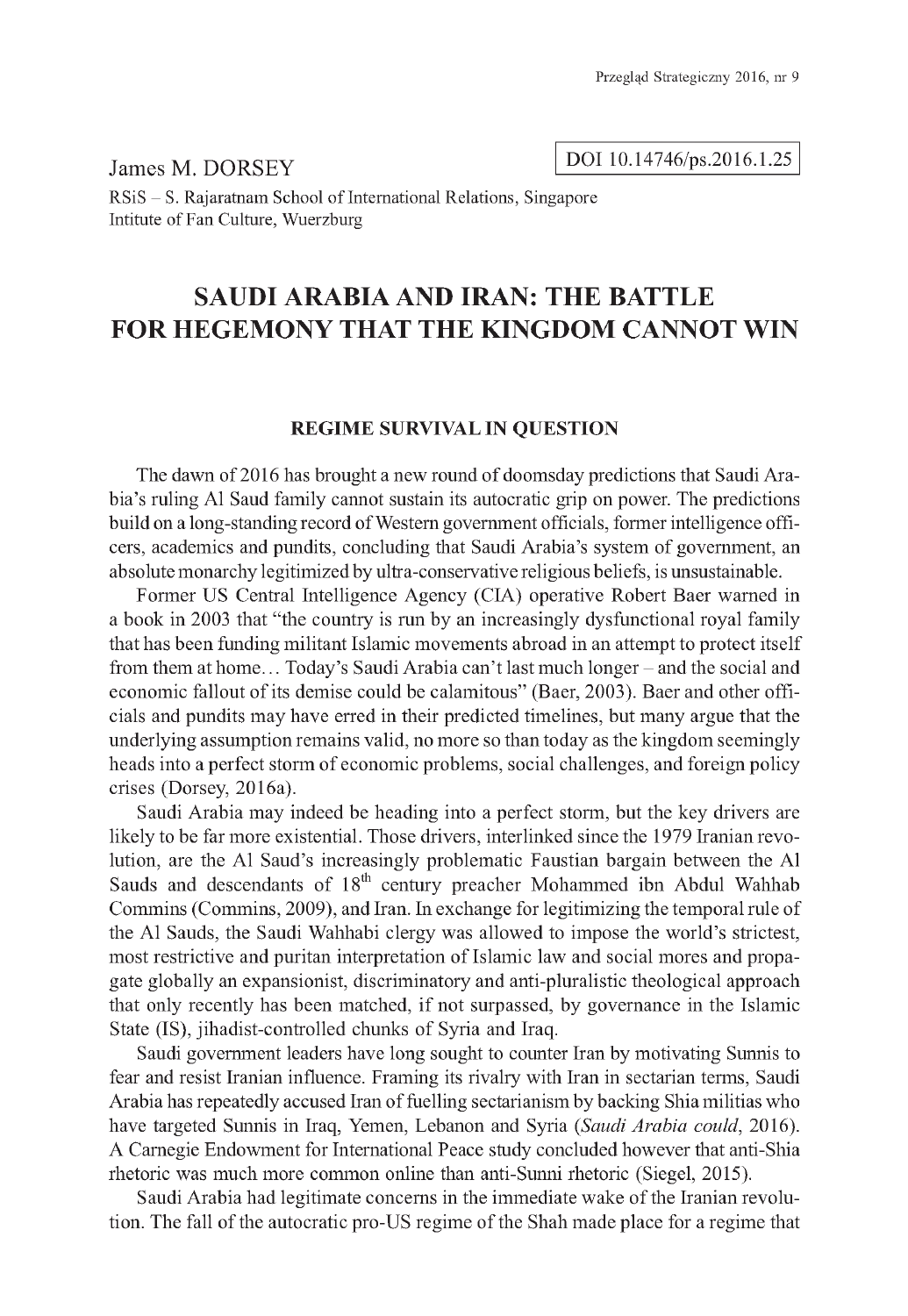was revolutionary and keen on exporting its revolution to the Gulf. Iran made no bones about it. It took however less than a year for nationalism to trump revolution in Iran. The process was accelerated by the Saudi-backed Iraqi invasion of Iran and the eight year-long Iran-Iraq war. From Iraq's formal declaration of war on 22 September 1980 to Iran's acceptance of a ceasefire on 20 July 1988, at least half a million and possibly twice as many troops were killed on both sides, at least half a million became permanent invalids, some 228 billion dollars were directly expended and more than \$400 billion of damage, mostly to oil facilities, but also to cities, was inflicted (Razoux, 2015).

The Saudi determination to counter the Iranian revolutionary threat by defeating rather than containing it has ever since shaped Saudi policy towards Iran and Shia Muslims despite the occasional thaw in relations. Iran has repeatedly taken the bait with the creation of Hezbollah, political protests during the hajj in Mecca, the 1996 bombing of the Khobar Towers in Saudi Arabia, to name just a handful of incidents.

Nonetheless, the kingdom's handling of relations with Iran was certain to ultimately backfire and position the Islamic republic as an existential threat. Rather than embrace its Shia minority by ensuring that its members had equal opportunity and a stake in society, while countering discriminatory statements by the clergy and government institutions, the kingdom grew even more suspicious of Shias who populate the country's oil-rich eastern province. In doing so, they provided Iran with a golden opportunity to forge closer ties with disgruntled Shia communities in the Gulf. Middle East expert Suzanne Maloney predicted that "the most important variable in the stability of states with significant Shia minorities - such as Bahrain, Saudi Arabia, Kuwait, and Pakistan? will be the overall tenor of these states' domestic politics, particularly on minority rights issues" (Maloney, 2008: 48).

A Kuwaiti Shiite businessman who visited Tehran shortly after the 1979 toppling of the Shah saw the revolution as opening the door to a new era. "We are citizens of Kuwait, Bahrain, Saudi Arabia. We are Shiites, not Iranians. What happened in Iran is good for everyone. It will persuade our governments to treat us as equals," the businessman said at the time (Dorsey, 1979). The businessman's words went unheeded.

Instead of acknowledging legitimate grievances, the Al Sauds relied on repression at home and on autocratic minority Sunni leaders in Iraq and Bahrain to keep a grip on majority Shia populations. ?Saudi leaders failed to recognise that Tehran's perception of itself as Shia Central was no less legitimate than Riyadh's insistence on being Sunni Central or Israel's claim that it is the centre of the Jewish world. They also consistently ignored the fact that it was hundreds of thousands of Iraqi Shia Muslims who died in the Iran-Iraq war defending their country against their Iranian Shia brethren (Razoux, 2015).

Saudi concern about Iran has further been fuelled by changing US attitudes towards the Middle East and North Africa in general and Saudi Arabia in particular. US officials for much of their country's relationship with Saudi Arabia have insisted that the two countries do not share common values, only common interests. Underlying increasingly cooler relations between Washington and Riyadh is the fact that those interests are diverging. The divergence first became public after the 2003 US invasion of Iraq that brought the Shiite majority for the first time to power. The invasion left the Saudis incredulous. "To us, it seems out of this world that you do this. We fought a war together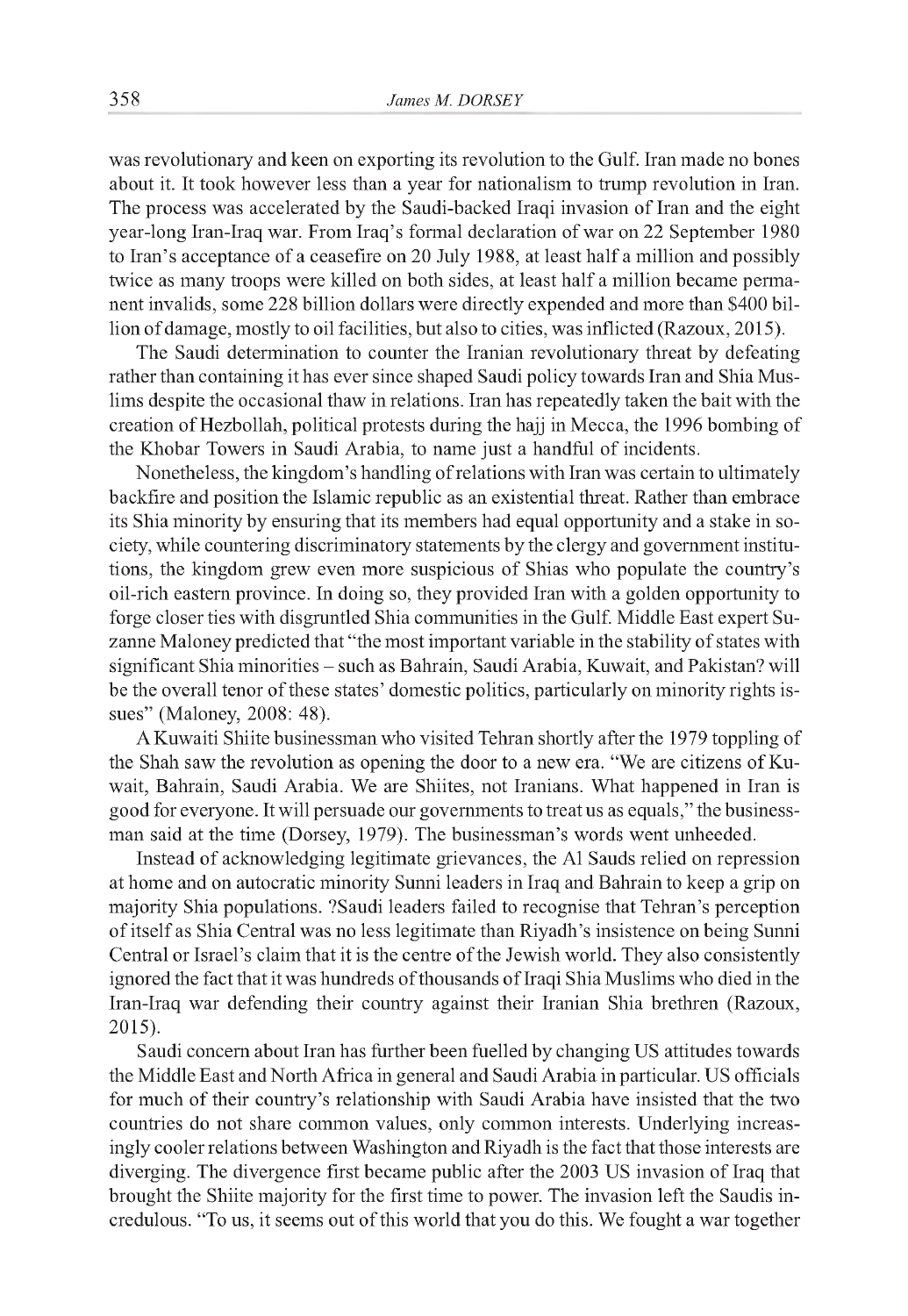to keep Iran from occupying Iraq after Iraq was driven out of Kuwait (in 1991). Now we are handing the whole country over to Iran without reason," Saudi Foreign. Minister Prince Saud al Faisal told an American audience in 2005 (Al-Faisal, 2005).

The divergence became even more evident with the eruption of popular revolts in 2011 and particularly US criticism of the Saudi military intervention in Bahrain to squash a rebellion and initially hesitant American support for the toppling of Egyptian President Hosni Mubarak. It was also obvious in US persistence in reaching a nuclear agreement with Iran that is returning the Islamic republic to the international fold despite deep-felt Saudi objections.

The result of all of this has been with the rise in 2015 of the Salmans, King Salman and his powerful son, deputy crown prince Mohammed bin Salman a far more assertive foreign and military policy. Saudi Arabia's new assertiveness was however not a declaration of independence from the United States. On the contrary, Mohammed Bin Salman made that very clear in an Economist interview. It was designed to force the United States to reengage in the Middle East in the belief that it would constitute a return to the *status quo ante*: unconditional US support for the kingdom in the belief that it is the best guarantor for regional stability.

The problem with that assumption was that history is not static; it is a dynamic process of continuous change. The US attitude of uncritically shared common interests with Saudi Arabia had evolved. In a meeting with Australian prime minister Malcolm Turnbull on the side lines of the 2013 Asia Pacific Economic Cooperation (APEC) summit in Bali, Obama blamed Saudi Arabia for Indonesia's gradual move away from its relaxed, syncretic form of Islam to a more unforgiving, ultra-conservative interpretation. "Today, Islam in Indonesia is much more Arab in orientation than it was when we lived there," Obama said, harking back to his childhood years in the country. When Turnbull asked whether the Saudis were not friends of the United States, Obama responded: "It's complicated" (Goldberg, 2016).

In a series of interviews with B. Obama and his closest associates, journalist Jeffrey Goldberg noted to the president that he was less likely than previous presidents to axiomatically side with Saudi Arabia in its dispute with its arch rival, Iran. B. Obama didn 't disagree: "Iran, since 1979, has been an enemy of the United States, and has engaged in state-sponsored terrorism, is a genuine threat to Israel and many of our allies, and engages in all kinds of destructive behaviour. And my view has never been that we should throw our traditional allies (the Saudis) overboard in favour of Iran" (ibid.).

The president, however, went on to say that the Saudis needed to "share" the Middle East with their Iranian foes. "The competition between the Saudis and the Iranians - which has helped to feed proxy wars and chaos in Syria and Iraq and Yemen - requires us to say to our friends as well as to the Iranians that they need to find an effective way to share the neighbourhood and institute some sort of cold peace. An approach that said to our friends 'You are right, Iran is the source of all problems, and we will support you in dealing with Iran' would essentially mean that as these sectarian conflicts continue to rage and our Gulf partners, our traditional friends, do not have the ability to put out the flames on their own or decisively win on their own, and would mean that we have to start coming in and using our military power to settle scores. And that would be in the interest neither of the United States nor of the Middle East," Obama said (ibid.).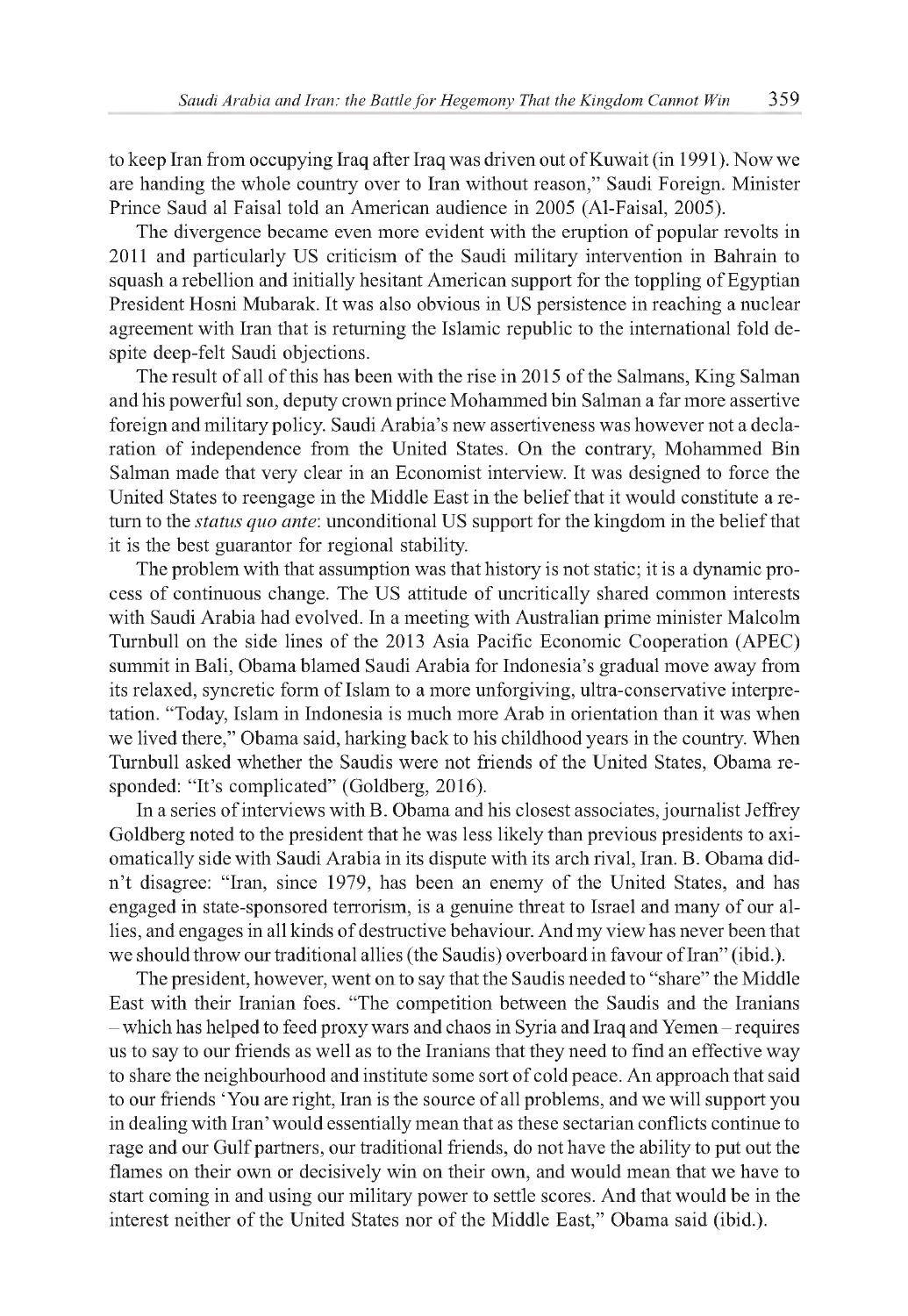The Al Sauds were quick to respond to Obama's suggestion that Saud Arabia and other US allies were free riders, happy to let the United States do the heavy lifting when necessary. "No, Mr. Obama. We are not free riders," said Prince Turki Al-Faisal, a former head of Saudi intelligence, who also served as the kingdom's ambassador to the United States and Britain. Al-Faisal listed a litany of ways Saudi Arabia had helped the US, including providing intelligence on planned jihadist attacks; training and funding of anti-Assad rebels; offering to send ground troops to Syria; and being the largest funder of efforts to help refugees from the Middle East, the sole financier of the United Nations Counter-terrorism Center, and a buyer of US treasury bonds despite their low yield. "No, Mr. Obama. We are not the 'free riders' that to whom you refer. We lead from the front and we accept our mistakes and rectify them. We will continue to hold the American people as our ally and don't forget that when the chips were down, and George Herbert Walker Bush sent American soldiers to repel with our troops Saddam's aggression against Kuwait, soldiers stood shoulder to shoulder with soldiers. Mr. Obama, that is who we are," Al Faisal said (Al-Faisal, 2016).

## **BENT ON PROVOCATION**

The perceived Iranian threat prompted Saudi Prince Bandar bin Sultan, for decades a key player in the shaping of Saudi security policy and the kingdom's relations with the United States, to warn Richard Dearlove, the head of the British Secret Intelligence Service, MI6, already more than a decade ago that: "the time is not far off in the Middle East, Richard, when it will be literally 'God help the Shia'. More than a billion Sunnis have simply had enough of them" (Cockburn, 2014). More recently, in October 2015, Saudi TV Host Abdulellah Al-Dosari celebrated unchallenged the death of some 400 Shiite Iranians, including Iranian diplomats, in a stampede during the haj in Mecca: "Praised be to Allah, who relieved Islam and the Muslims from their evil. We pray that Allah will usher them into hell for all eternities" *(Saudi TV,* 2015).

This Saudi approach has sown the seeds for intermittent domestic unrest and repeated Saudi and Iranian tit-for-tat attempts to weaken and undermine the legitimacy of the other, set the stage for a Saudi global effort to ensure that Muslim communities across the globe empathise with Wahhabism rather than revolutionary Iranian ideals, and the further poisoning of relations between the two regional powers.

The poisoning was evident in the will of Ayatollah Ruhollah Khomeini, whose anti-monarchical views were rooted in the oppression of the imperial regime of the shah that he had toppled. "Muslims should curse tyrants, including the Saudi royal family, these traitors to God's great shrine, may God's curses and that of his prophets and angels be upon them," Khomeini ordained (Moin, 2015).

Saudi Arabia greeted 2016 with the execution in one day of 47 people. It was the biggest mass execution Saudi Arabia since the 1980 killing of 63 jihadist rebels who seized Mecca's Grand Mosque in 1979. The condemned were largely convicted of leading or carrying out Al Qaeda attacks in Saudi Arabia, but included Shiites accused of attacks on police since the 2011 popular Arab revolts. Among the executed was prominent Saudi Shi'ite cleric Nimr al-Nimr *(Saudi Arbia says,* 2016). Al-Nimr and six other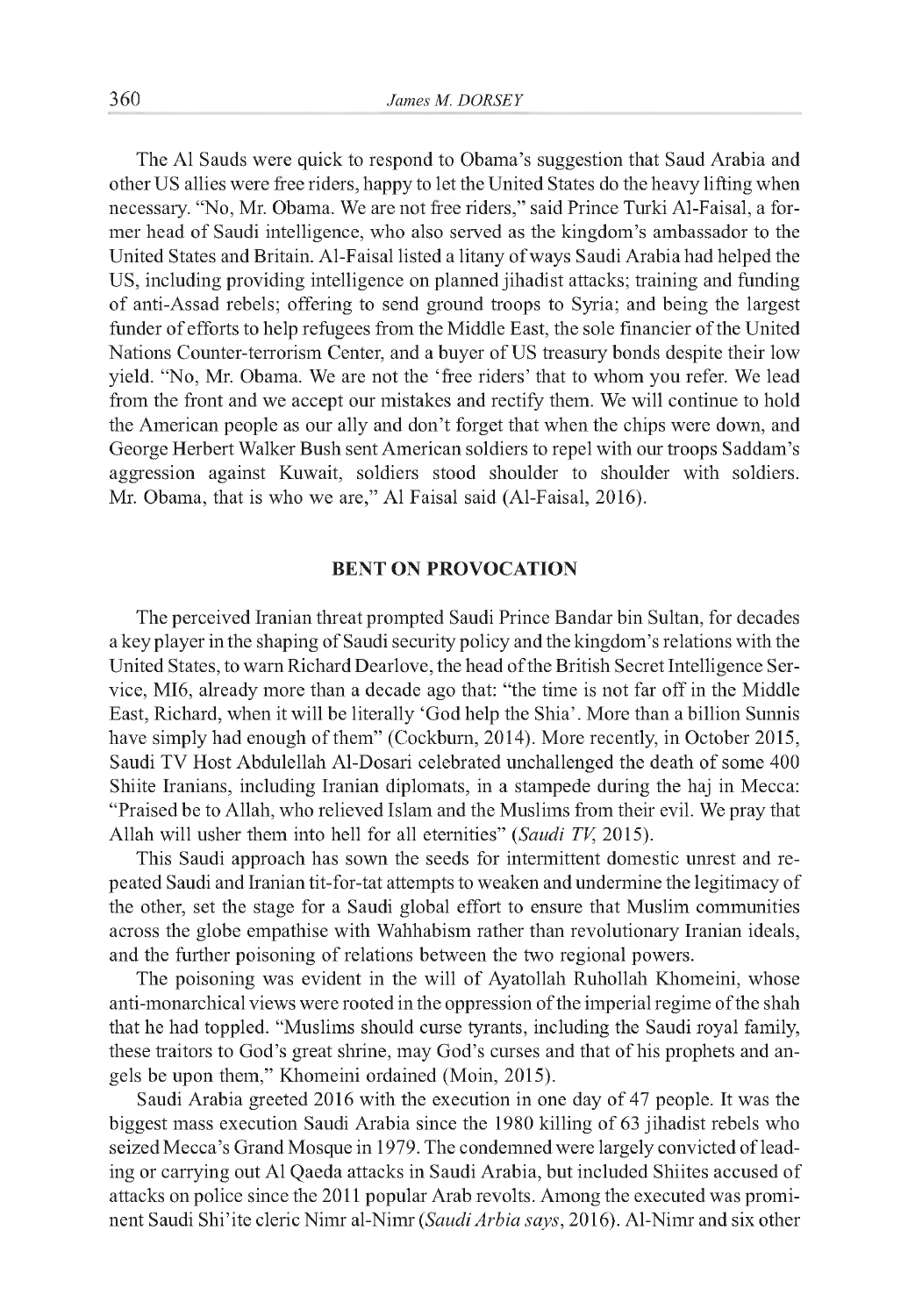Saudi Shias, including his nephew Ali who was not among those executed, were sentenced to have their bodies put on public display after execution in the most severe penalty available to Saudi judges *(Saudi Arabia to Sue,* 2015).

The fallout constituted a throwback to 2011 when Saudi Arabia was shell shocked as it became evident that the majority of the 9/11 perpetrators were Saudi nationals. Saudi society was at the time put by intelligence agencies and the international media under the kind of scrutiny the kingdom had never experienced before. The same happened again in the wake of the execution of Al Nimr. The Saudis expected human rights criticism. The criticism traditionally went into one ear and out the other. What the Saudis didn't expect was that the international focus fuelled by the emergence of IS would increasingly be on Wahhabism and Salafism itself. Mohammed Bin Salman summed up the Al Saud's dilemma when he told "The New York Times" in November 2015: "The terrorists are telling me that I am not a Muslim. And the world is telling me I am a terrorist" (Friedman, 2015).

The Saudi justice ministry, in an indication that the kingdom viewed scrutiny of the kingdom and its potential communalities with IS as a threat, warned that it would initiate legal action against those who compared the kingdom to IS on Twitter, starting with an unidentified tweeter who described the sentencing to death of prominent Saudi-born Palestinian poet Ashraf Fayadh on charges of apostasy as "IS-like". A justice ministry official cautioned that "questioning the fairness of the courts is to question the justice of the Kingdom and its judicial system based on Islamic law, which guarantees rights and ensures human dignity" *(Saudi Arabia to Sue,* 2015).

Al-Nimr's execution was not simply designed to send a message to domestic opposition, nor was it simply intended to send a message to Iran. The message, 'don't mess with me,' had long been loud and clear. The execution was part of a deliberate, failed strategy to delay, if not derail, implementation of the nuclear agreement and Iran's return to the international fold. Iranian hardliners played into Saudi hands with the storming of the Saudi embassy and Saudi Arabia's subsequent breaking off of diplomatic and economic relations with Iran (Chulov, 2016). The Saudi moves were designed to strengthen hardliners in advance of February 2016's elections in Iran for parliament and the Assembly of Experts, the council that eventually will elect Iran's next spiritual leader *(Iran Elections,* 2016).

The strategy made - and still makes - perfect sense. Saudi regional leadership amounts to exploitation of a temporary window of opportunity for regional hegemony rather than reliance on the assets and power needed to sustain it long-term. Saudi Arabia's interest is to extend its window of opportunity for as long as possible. That window of opportunity exists as long as the obvious regional powers - Iran, Turkey and Egypt - are in various degrees of disrepair. Punitive international sanctions and international isolation long stymied Iran in claiming its position as regional hegemon. And that is what is changing. Iran may not be Arab and maintains a sense of Persian superiority, but it has the assets for long-term regional hegemony that Saud Arabia lacks: a large population base, an industrial base, resources, a battle hardened military, a deep-rooted culture, a history of empire and a geography that makes it a crossroads. Saudi Arabia's control of Mecca and money will not allow it to successfully compete, at least not with Wahhabism in control.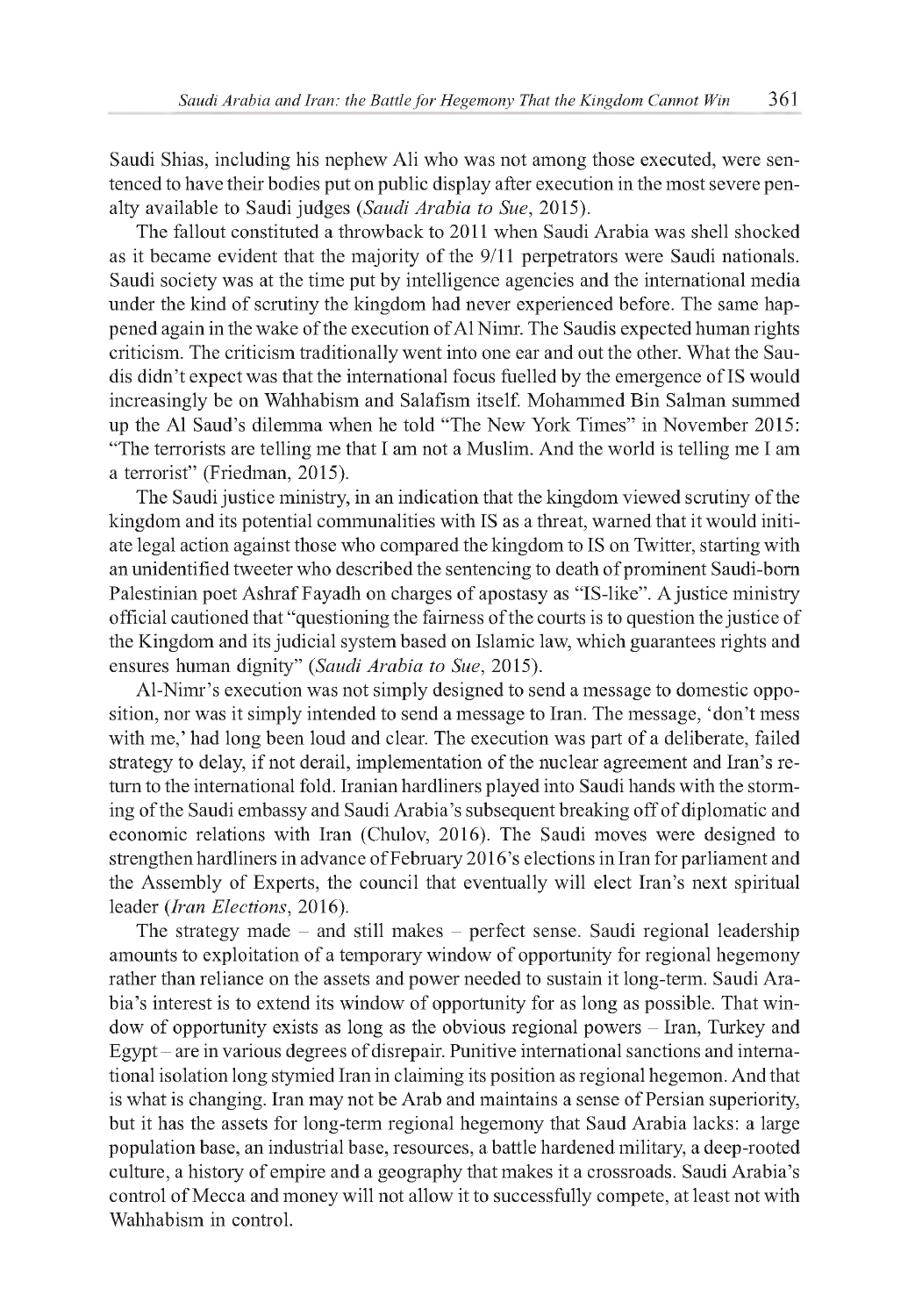# **OUTMODED IDEOLOGY**

As a result, the Al Sauds are inching ever closer to a fundamental change in their relationship with the Wahhabis. Reform that enables the kingdom to become a competitive, 21<sup>st</sup> century knowledge economy is difficult, if not impossible, as long as it is held back by the strictures of a religious doctrine that looks backwards rather than forwards, which idealises life as it was at the time of the prophet and his companions.

Saudi reform is further hampered by the Al Sauds continued insistence on the principle of "progress without change," the slogan adopted by the government in the 1990s (Pollock, 2016), to adjust to changing regional, economic, political and social changes. The principle implied that the building blocks of the Al Saud's grip on power  $-$  a social contract that promised cradle-to-grave welfare in exchange for a surrender of political rights; its pact with the clergy, and repression – were immutable.

That could change as Saudi Arabia appears to be caught in a perfect storm. Arab popular protests in 2011 toppled the leaders of Tunisia, Egypt, Libya and Yemen; sparked a brutal civil war in Syria and Saudi military interventions in Bahrain and Yemen; and a divergence of interests between the kingdom and the United States, its main protector. Traditional autocratic rule in the Middle East and North Africa is being challenged like never before.

Tumbling commodity and energy prices are forcing the Saudi government to reform, diversify, streamline and rationalize the kingdom's economy. The government is cutting subsidies, raising prices for services, searching for alternative sources of revenue, and moving towards a greater role for the private sector and women. Cost cutting occurs at a time that Saudi Arabia is spending effusively on efforts to counter winds of political change in the region with its stalled military intervention in Yemen, its support for anti-Bashar al Assad rebels in Syria, and massive financial injections into an increasingly troubled regime in Egypt that has yet to perform.

Wahhabism was Saudi Arabia's defence against the Islamic revolution that demonstrated that rulers can be toppled, that raised questions about a clergy that slavishly served the needs of an autocratic ruler and that recognised some degree of popular sovereignty. To be sure, Wahhabism has been an expansionary, proselytising force from its inception (De Koning, 2014: 33). But the success of an Islamic revolution that could potentially inspire not only Shias but also Sunnis persuaded the Al Sauds, flush with oil dollars in the wake of the 1973 oil crisis, to kick Wahhabi proselytization into high gear.

It may be hard to conceive of Wahhabism as soft power, but that was the Saudi government's goal in launching the single largest dedicated public diplomacy campaign in history to establish Wahhabism and Salafism as a major force in the Muslim world, capable of resisting any appeal Iran might have. Estimates of Saudi expenditure on this campaign in the almost four decades since the Iranian revolution range from \$75 to \$100 billion (Bin Talal, 2015; Kaplan, 2003).

# **COUNTING THE COST**

The cost, however, may be becoming too high. Saudi Arabia finds itself being increasingly compared to IS. Not unfairly. Wahhabism at the beginning of the  $20<sup>th</sup>$  cen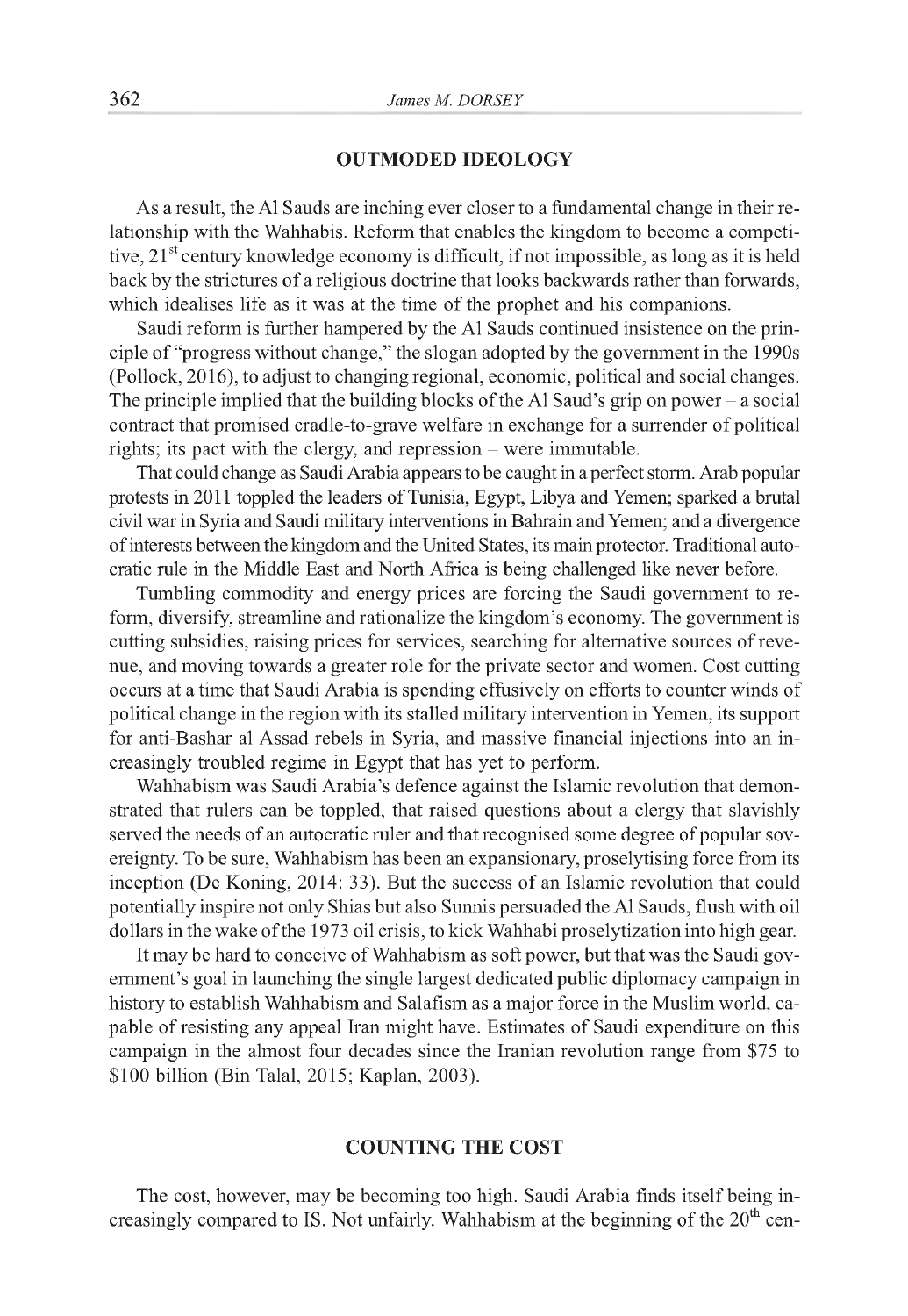tury and the creation in 1932 of the second Saudi state was what IS is today. Saudi Arabia is what IS will become should it survive. Despite their denunciations of IS as a deviation from Islam, Saudi clerics admit this.

Adel Kalbani, a former imam of the Grand Mosque in Mecca was unequivocal. "Daesh (the Arabic reference to IS) has adopted Salafist thought. It's not the Muslim Brotherhood's thought, Qutubism, Sufism of Ash'ari thought. They draw their thoughts from what is written in our own books, from our own principles... The ideological origin is Salafism. They exploited our own principles that can be found in our own books... We follow the same thought but apply it in a refined way," Kalbani said (Integrity UK, 2016).

One can question the effectiveness of the Saudi soft power effort on multiple levels. True, the Organisation of Islamic Cooperation (OIC) in January 2016 backed Saudi Arabia in its conflict with the Islamic republic *(Final Communiqué,* 2016). But only four countries broke off diplomatic relations with Iran following the storming of the Saudi embassy in Riyadh. All four - Bahrain, Djibouti, Sudan and Somalia - are dependent on the kingdom. None of the other Gulf states did so, although some lowered the level of their diplomatic representation in Tehran. Djibouti was rewarded with a Saudi decision to establish a military base in the country in the Horn of Africa that already hosts US, French, Japanese and Chinese military facilities (Toumi, 2016). The announcement came barely a year after Saudi Arabia declared Djibouti's foreign minister, Mahamoud Ali Youssouf, persona non grata, the United Arab Emirates closed its consulate in the country, and a contingent of Gulf Cooperation Council (GCC) troops was forced to leave the African country *(Saudi Arabia Declares,* 2015). Saudi Arabia pledged \$50 million in aid to Somalia on the day the violence-wracked country announced that it was breaking off diplomatic relations with Iran *(Somalia received,* 2016).

The Sudanese decision was likely to impact Iran the most given that Sudanese ports were frequently staging areas for Iranian weapons shipments to the Middle East and Africa (Rosen, 2016). Sudan had earlier signalled Saudi Arabia that it may be willing to switch sides with the closure in September 2014 of Iranian cultural centres in the capital Khartoum and elsewhere in the country because they were spreading Shiism *(Sudan shuts down,* 2014). The closures came six months after Saudi Arabia ordered its banks to stop doing business with their Sudanese counterparts, a move that hurt Sudanese workers in the kingdom who were sending remittances home *(Sudan Isolation,* 2014).

Saudia Arabia's relatively poor soft power return on investment is not simply that Muslim states largely want to keep their lines open to two of the Middle East's foremost power. It also is the result of domestic repercussions that governments across the Muslim world fear. Saudi Arabia was taken aback when Pakistan despite massive Saudi financial support for its economy, madrassas, and nuclear program and the kingdom's assistance in getting Prime Minister Nawaz Sharif out of prison following General Pervez Musharraf's 1999 coup and hosting him for his seven years in exile; rejected in 2015 a Saudi request that it support military intervention in Yemen.

Saudi Arabia had assumed that it had sufficient Pakistani chits to cash in. The kingdom is home to over two million Pakistani expatriates (Kakar, 2015) and is Pakistan's single largest source of remittances (State Bank of Pakistan). In times of difficulty,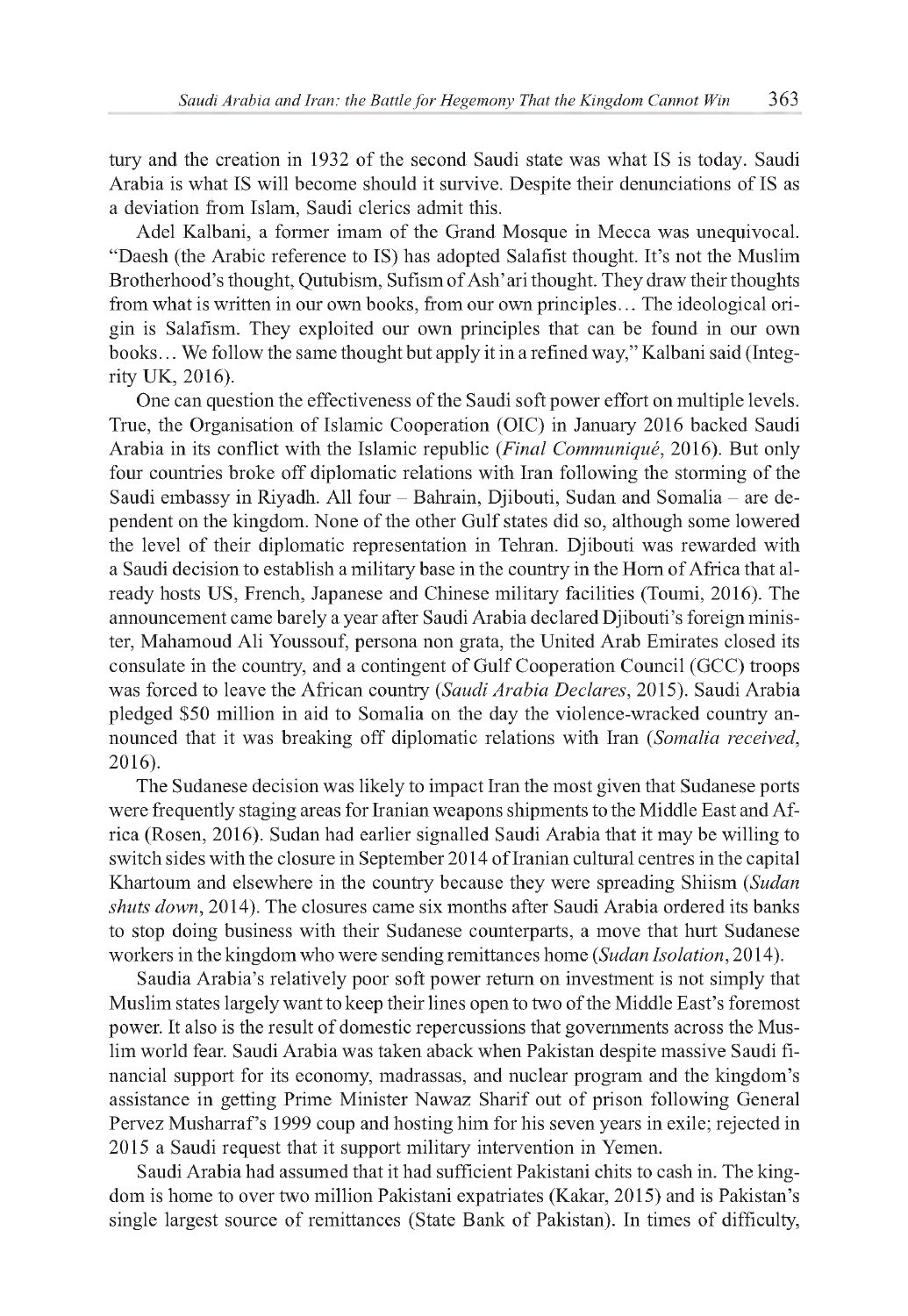Saudi Arabia has come to Pakistan's aid - for example, by providing oil on deferred payment when Islamabad was hit by U.S. sanctions after conducting nuclear tests in 1998. In addition, some 1,200 Pakistani troops are stationed in the kingdom (Anis, 2016). Pakistani military foundations recruited retired military personnel to serve as mercenaries in Bahrain during the Saudi-backed crushing of a popular revolt in Bahrain in 2011 (Racine, 2016).

Yet, with Shiites constituting up to 20 percent of the population and escalating sectarian tensions in recent years and plans for closer economic and energy cooperation with Iran, Pakistan has little choice but to walk a tightrope. Just how tight the tightrope is, was evident in guidelines for coverage of the Saudi-Iranian dispute issued by Pakistan's electronic media regulatory authority. "Media houses should ideally refrain from airing programs that can result in irreparable damage," the guidelines said (Haider, 2016).

The balance of power in the Saudi soft power strategy between recipients of Saudi largesse and the kingdom seemed evident when Saudi Arabia in March 2016 rewarded Pakistani reluctance to uncritically back Saudi policy with \$122 million in financial and economic assistance, the highest amount officially given to Pakistan in the last five years *(Saudi extends,* 2016).

# **KNEEJERK REACTIONS**

Pakistan was not the only major Muslim nation in which check book diplomacy failed to elicit the kind of results Saudi Arabia had hoped for. Various Muslim nations, including Malaysia, Lebanon (Nader, 2015) and Indonesia were quick to state that they had not been consulted and had yet to decide whether they would participate when Saudi Arabia in December 2015 hastily announced the creation of a 34-nation, Sunni Muslim anti-terrorism military command to be headquartered in Riyadh. Malaysian Defence Minister Hishammuddin Hussein ruled out any military contribution to the command *( 'Members' surpriced,* 2015). So did senior Bangladeshi officials. Widespread scepticism did not prevent many of these countries from participating in a 20-nation military exercise in the kingdom in March 2016.

The alliance, despite the participation of various sceptics in the exercise, was however likely to be paralyzed by among other things disagreements over what constituted terrorism given that various of its potential members were likely to take issue with Saudi Arabia's inclusion of everything ranging from adherence to atheism to the vaguest contact with any group deemed hostile to the kingdom *(Saudi Arabia: New Terrorism,* 2014). Complicating the question of what qualifies as terrorism was the fact that the kingdom rejected the notion of much of contemporary political violence being jihadi in nature on the grounds that it was not a feature of Islam.

The announcement of the command and the exercise constituted both the kingdom's response to the mounting chorus of criticism of Wahhabism and comparisons between the kingdom and IS and US pressure on Saudi Arabia and other Gulf states to step up their contributions to the anti-IS coalition (Demirjian, 2015). As a result, Saudi Arabia projected the alliance as evidence of its key role in the struggle against jihadism as well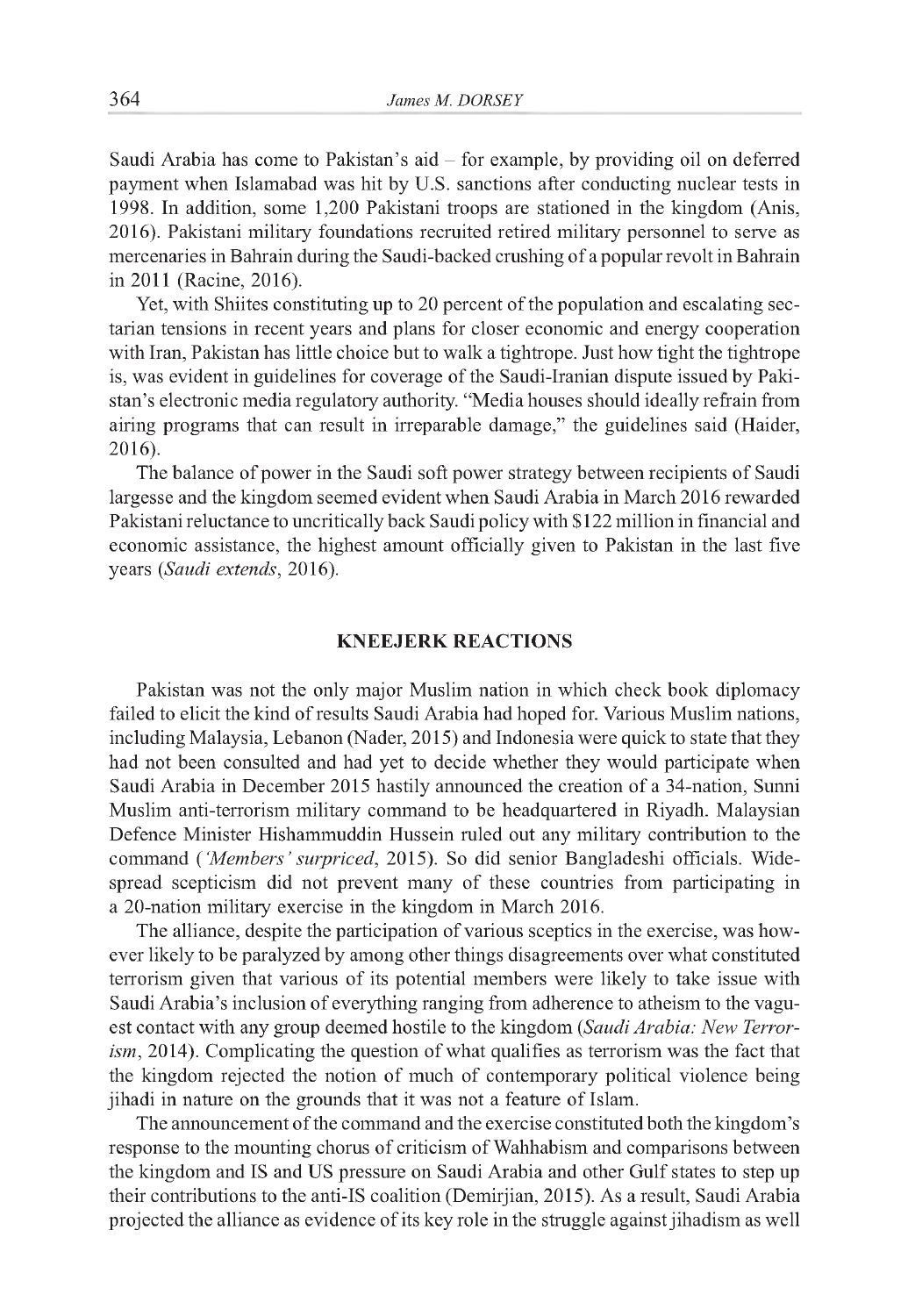as of the assertion that jihadism and Wahhabism were locked into an epic battle over who represents true Islam.

"A closer look at Isis reveals that it is engaged in an entrenched theological war with the Saudi religious establishment to determine who justifiably espouses the purest tenets of Sunni Islam. As the custodian of the two holy mosques in Mecca and Medina and the host of the world's Muslims for the pilgrimage, Saudi Arabia leads one and a half billion Muslims in fighting Isis. The kingdom's leadership of the recently announced Muslim coalition to fight terrorism in all its forms confirms that Saudi Arabia is not only not the source of Isis but it is the terrorist group's central opponent and the only nation that can fully and legitimately defeat it once and for all," said Nawaf Obaid, a Saudi policy analyst with close ties to the government who is widely believed to reflect Mohammed bin Salman's thinking (Obaid, 2015a).

The announcement of the alliance and the exercise were indications that Saudi Arabia believed that relying for decades on a well-funded proselytization program to globally enhance its soft power and position itself as the foremost power in the Arab and Muslim worlds, was no longer sufficient. Propagation of Wahhabism was designed to cement Saudi Arabia's position as a key US and Western ally and ensure that survival of the Al Sauds would continue to be viewed as a crucial American and European national interest. US responses to the 2011 popular Arab revolts, the subsequent US-led nuclear agreement with Iran that brought the Islamic republic in from the cold, fears that the US was seeking to disengage from the Middle East, and potential shifts in energy markets away from the Middle East as a result of technological advances undermined the fundamental assumptions of Saudi foreign and defense policy.

According to N. Obaid: "First, the Saudis and their allies have come to realize they must solve their own problems in the face of Western withdrawal. Second, they know they need to counter Iran's destabilizing regional actions being carried out in the name of an absurd revolutionary agenda. Finally, it is clear they must take on the terrorist groups and unstable states that are preventing peace and prosperity from taking root in the Middle East... To bolster the security of neighbouring states, power projection missions to demonstrate real military might will be necessary, and succeeding in these efforts is another tenet of this new Saudi Defense Doctrine. As the threats to the region increase, those missions are likely to become larger and more complicated" (Obaid, 2015b).

As a result, Saudi Arabia has begun to assert itself politically, diplomatically and militarily in a series of moves that were designed to create Muslim alliances and security networks with the kingdom as the focal point. Saudi Arabia's first move was in 2013 to reject a highly coveted, non-permanent seat on the United Nations Security Council (Worth, 2013). The Saudi rejection was an expression of frustration with UN impotence in Syria as a result of Russia and China wielding their veto power to protect the Assad regime and perceptions that the United States was shirking its responsibilities in Syria.

It was also a move that allowed the kingdom to chart an independent, more activist foreign and military policy, particularly regarding support for Syrian rebels and Saudi efforts protect its interests in Yemen, uninhibited by the confines of a seat on the Security Council. Saudi efforts culminated in the kingdom's announcement of the predomi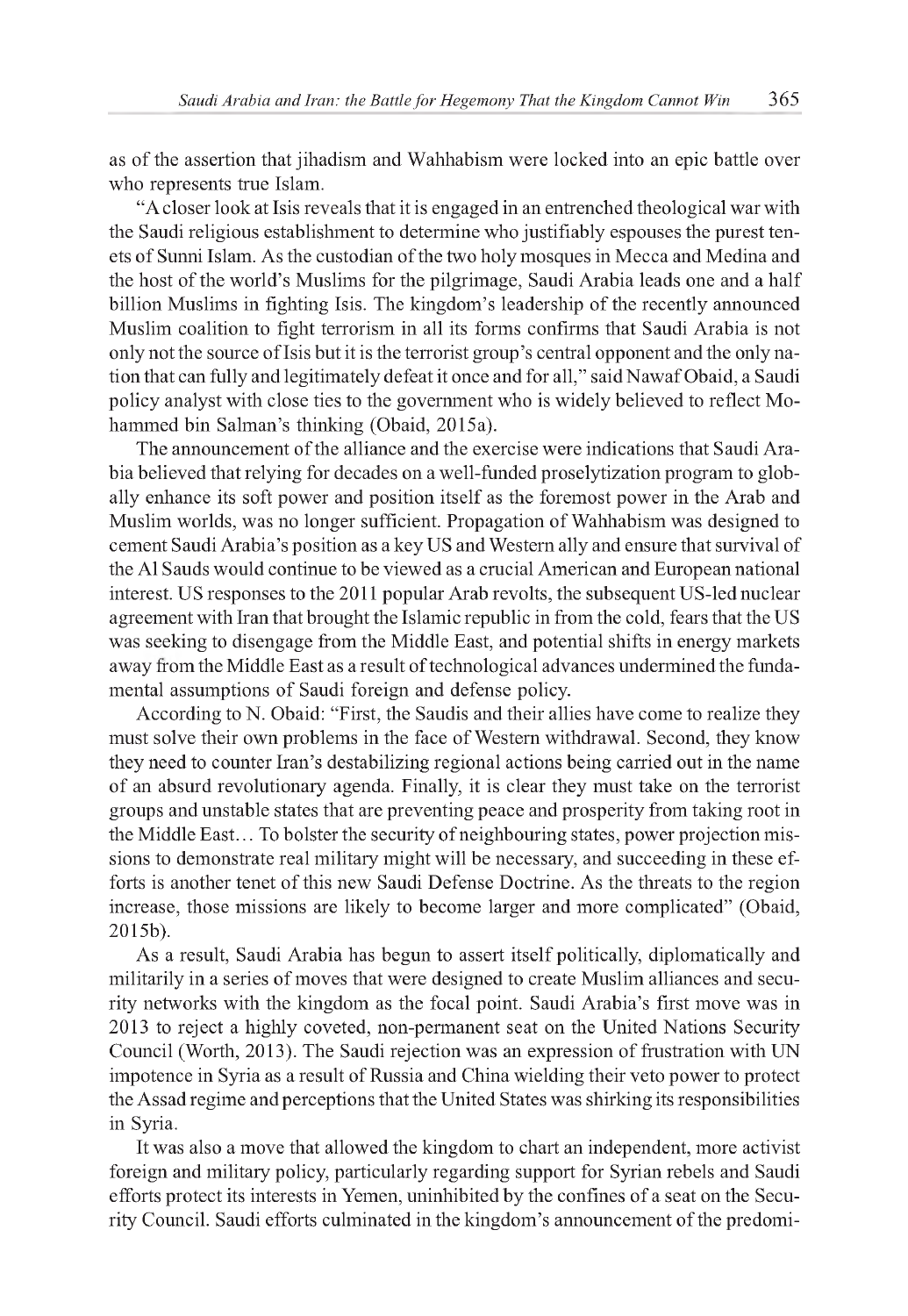nantly Muslim military alliance. Fahad Nazer, a former political analyst for the Saudi embassy in Washington, held out the possibility that Saudi Arabia may be seeking to create an Islamic NATO (Nazer, 2015). Although senior Saudi officials have suggested that the Islamic coalition was intended to compliment the US-led effort against IS, Nazer argued that "the notion that it may be intended to supplant it should be given consideration" (ibid.).

# **PYRRHIC VICTORY**

On the level of Muslim communities and at the level of Saudi relations with a host of government agencies in Muslim countries, the kingdom's soft power strategy has paid off. It is proving however to be increasingly a pyrrhic victory. Societies, particularly in countries with governments that play politics with religion, have become more conservative. The result is greater intolerance towards minorities and greater social volatility.

The payback is obvious: take the example of H. Asad Said Ali, a soft-spoken, mild mannered retired Indonesian intelligence chief, who spent 12 years as an operative in Saudi Arabia and Syria, and later served as deputy head of Nahdlatul Ulema (NU), a traditionalist Indonesian Sunni movement that with some 50 million followers is the world's largest independent Muslim organization. Said Ali embodies the tension between the inroads Saudi Wahhabi thinking has made within the Indonesian security and defense establishment and the desire to maintain the country's adherence to a culture of tolerant and pluralistic Islam.

Sitting in a spacious office furnished with leather sofas in an upmarket Jakarta neighbourhood that is home to embassies and luxury hotels, Said Ali, who retired in 2010 as deputy head of intelligence, describes NU's efforts to fend off Wahhabi and Salafi attempts to take over NU mosques. When Salafis visited an NU mosque in the Jakarta district of Kenayoran and advised the local imam that they would be returning with 40 people to take over his mosque in a week's time and that he could best pack his bags before then, Said Ali sent a 100 NU members to make sure that the place of worship remained in his group's hands. "They infiltrate our mosques. If we give them too much freedom, they grab our mosques," he said (Dorsey, 2016b).

Yet, on balance, weeks after IS claimed responsibility for an attack on a police station and a Starbucks in January 2016 in Jakarta's central business district, Said Ali, echoing Wahhabi rejection of Shiism and Saudi allegations of Iranian interference in the affairs of other countries, asserted that Indonesia's 4 million Shias who account for 1.6% of the population posed a greater national security threat than Wahhabis or Salafis. "The problem is that the Shiites are backed by Iran. They want to replace governments with Iranian-style Islamic republics. The Shiites are more dangerous because they are very active. Some two million Indonesians have converted to Shiism since the Iranian revolution in 1979. Shiite institutions in Indonesia grow by ten percent a year. The Iranians endanger our society. The Saudis don't. The Iranians are better organized than the Saudis. The Saudis, the Salafis are open about who they are. The Iranians and the Shiites practice taqiyya," a Shiite legal dispensation that allows individual or groups to dissimulate and deny their faith if they fear or risk persecution, S. Ali said.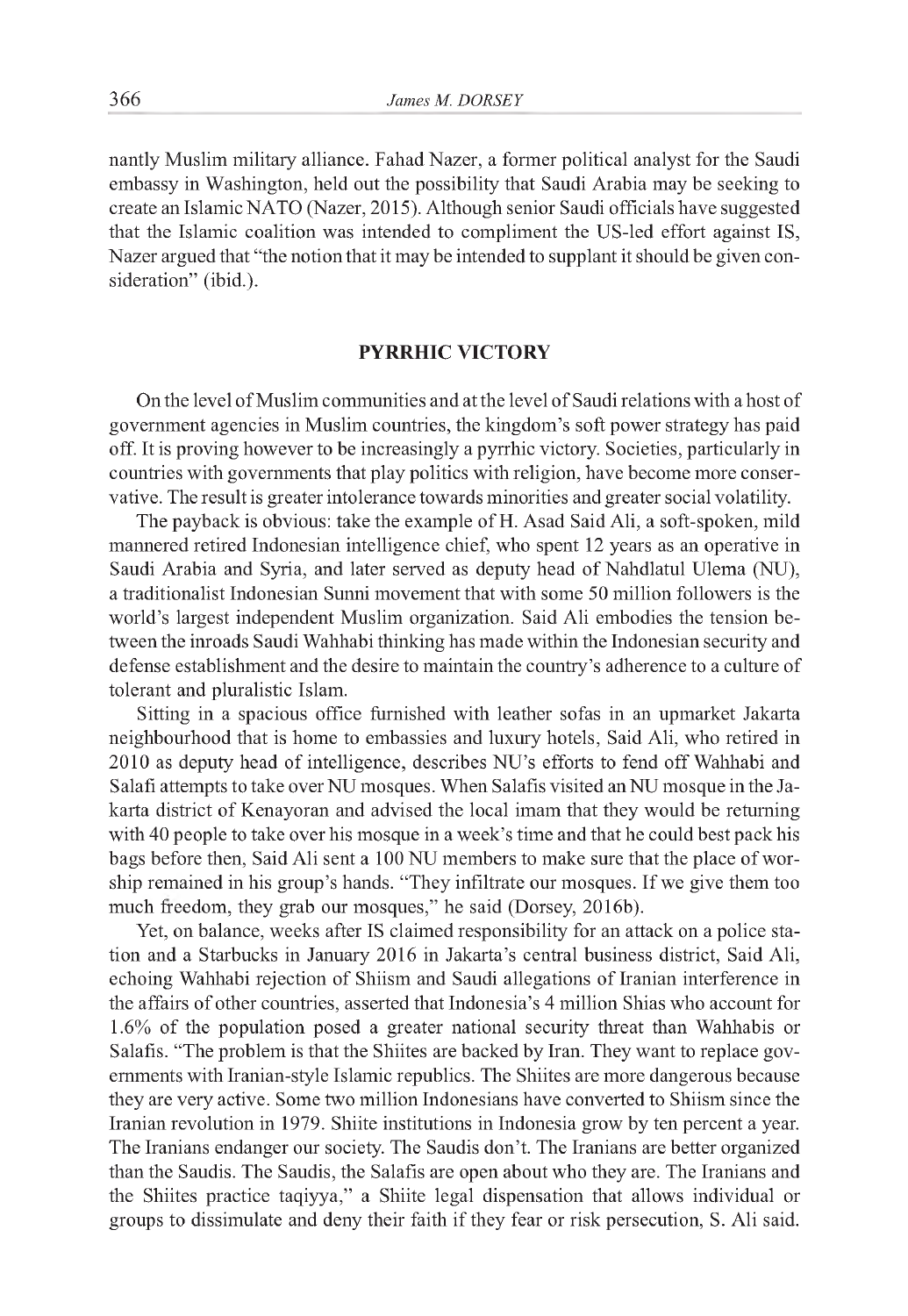The author of numerous books, Said Ali fetched a pink pamphlet containing the speech of a Shiite cleric. In his opinion: "I'm collecting the speeches of Khomeini and others to prepare recommendations for the government on how to deal with the Shiites. The issue is freedom of religion versus political motives that threaten our national security. We have to limit the Shiite movement politically. Like the Wahhabis, we have to ensure that they do not advance to senior positions in the military."

A staunch believer in Indonesian Islam that is rooted in the country's multicultural history - Said Ali - who engages with Saudi officials and Wahhabi clerics, defended Indonesian practices like the honouring of the dead and the celebration of the Prophet Mohammed's birthday against criticism by Wahhabis and Salafis who view anything but the worship of Allah as idolatry. According to S. Ali: "People refuse Wahhabi prescripts even if they take Saudi money. We are middle of the road. We don't rely on radical teaching. We use our brains and adhere to tradition. Fact is however that we can confront the Wahhabis with dialogue. Dialogue with Shiites is impossible because of taqiyya. We cannot trust them." He argued that Indonesian culture is strong enough to limit the impact of Saudi-style Wahhabism and Salafism that preaches obedience to the ruler and shies away from politics despite the fact that it has contributed to greater Indonesian intolerance towards minorities and has spawned jihadist groups like Jemaah Islamiya that was responsible for the 2002 and 2005 Bali bombings as well as attacks on hotels and the Australian embassy in Jakarta, and IS. "Pure Wahhabism is not a problem. It's not political. Look at Saudi Arabia, they don't have political parties," he said. Yet, Indonesia has only lax controls over what happens with Saudi funds entering the country often ferried in suitcases through airports and ports. "Customs looks the other way," asserting that while the government has no estimate about how much Saudi money is brought into the country, the amount dwarfs that being invested by Iran in the spreading of its revolutionary ideology.

Saudi inroads into the intelligence and other government agencies of majority Muslim nations in Asia was further highlighted when the Indonesian and Malaysian defence ministers travelled together to the kingdom within 48 hours of the IS attacks in Jakarta 2016. Malaysian defense minister Hussein said the two officials had benefited during their visit from Saudi Arabia's experience in fighting IS (Khairul, 2016). "Our grassroots are impatient. They hear the daily denunciations of NU by the Wahhabis. That is our problem with the Wahhabis," Said Ali said, yet insisting in the same breath that the Shiite threat was mushrooming. "It filters through generations even if the son of a Shiite is only half Shiite because of marriage and his son is a quarter Shiite. It progresses," he said.

Similarly, Wahhabi influence in Indonesian education emerged when activists revealed that a government-issued school book portrayed Ibn Abdul Wahhab as one of the Muslim world's most influential thinkers even though it took almost 200 years and the Al Saud's largesse to ensure that his puritan views gained global currency. "The Wahhabis have manged to deploy their people throughout bureaucratic institutions and universities," said Alissa Wahid, the activist daughter of former Indonesian president Abdurrahman Wahid. "Much like, Malaysia, minorities, including Shiites; Ahmadis, a sect viewed by orthodox Muslims as heretics; Christians; and indigenous groups of syncretic Muslims find themselves increasingly on the defensive against efforts to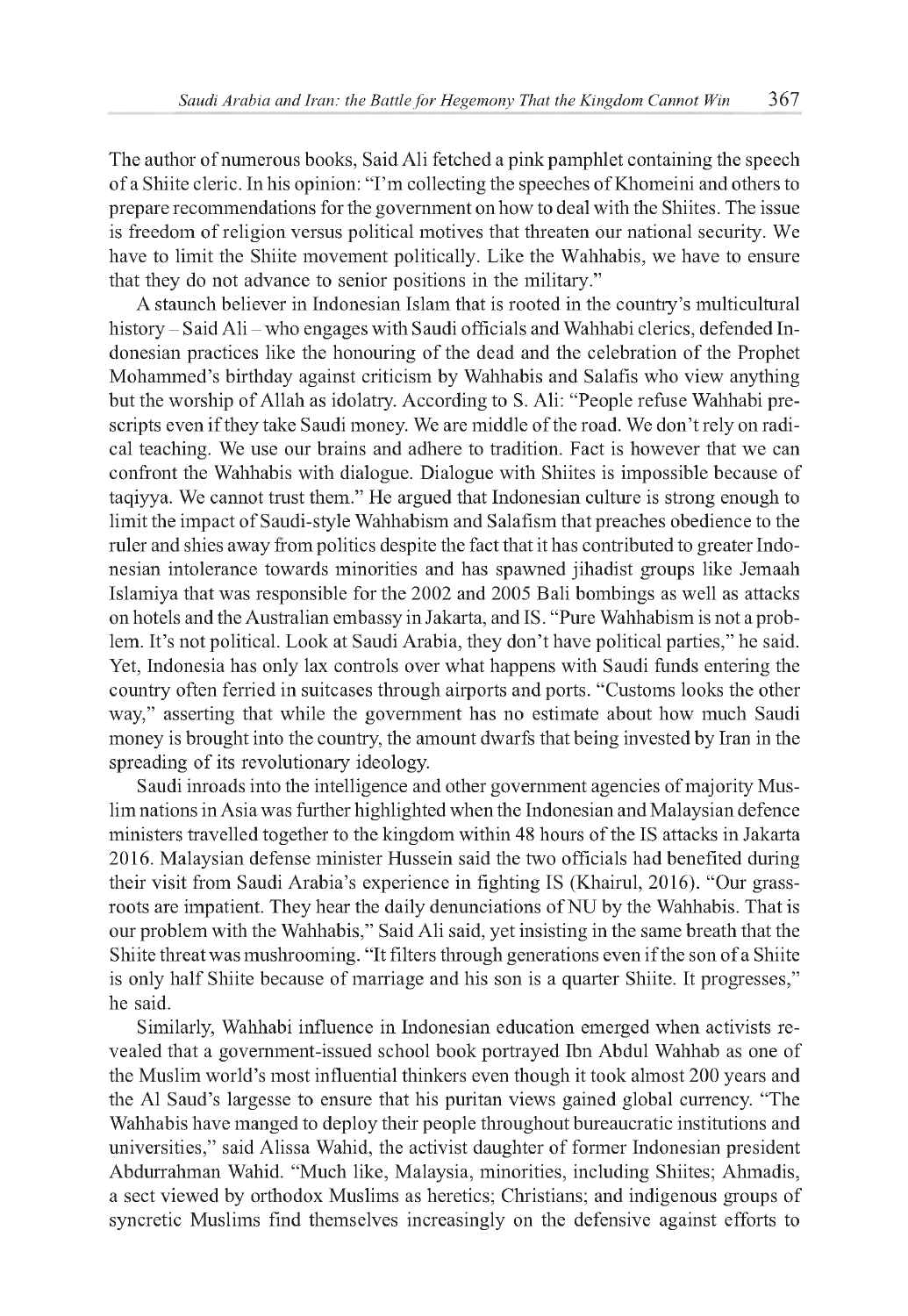marginalize them. The indigenous risk being forced to no longer publicly identify themselves as Muslims. The Ahmadis are being banned from building mosques or reading the Qur'an in public," Wahid said (Dorsey, 2016c).

The potentially increasing cost to the Saudi state and the Al Sauds was evident when two major political parties in the Dutch parliament recently the government whether there was a legal basis for outlawing Wahhabi and Salafi institutions, schools, academies or social services that are funded by Saudi and Kuwaiti institutions. The government advised in February 2016 that it was not considering the banning of Wahhabi and Salafi organizations (Groen, 2016). Nevertheless, the Dutch debate lifted the veil on the risk involved in the association of Wahhabism and Salafism with jihadism that could at the least lead to bans on foreign funding and the potential expulsion of Saudi religious attaches attached to the kingdom's embassies across the globe.

That risk was also obvious when German vice-chancellor Sigmar Gabriel, in a rare attack on Saudi Arabia by a senior Western government official while in office, accused the kingdom of financing extremist mosques and communities in the West that constitute a security risk and warned that it must stop. "We have to make clear to the Saudis that the time of looking away is over. Wahhabi mosques all over the world are financed by Saudi Arabia. Many Islamists who are a threat to public safety come from these communities in Germany," he said *(German Vice Chancellor,* 2015). A report by the German intelligence service, Bundesverfassungsschutz, concluded that 547 of the 677 Germans who had travelled to Syria to join jihadist groups up until June 2015 emanated from a Salafi milieu *(Analyse der,* 2016).

The German report reflected changing international attitudes towards Saudi sectarianism and the fighting of proxy wars against Iran. Western intelligence and policy circles had quietly concluded that the crisis in Syria was in part a product of the international community's indulgence of Saudi propagation of Wahhabism. Central Intelligence Agency (CIA) director John Brennan unsuccessfully tried in 2011 as peaceful anti-regime protests in Syria descended into violence to persuade Saudi Arabia at a meeting in Washington of Middle Eastern intelligence chiefs to stop supporting militant Sunni Muslim Islamist fighters in Syria. ?An advisor to the Joint Chiefs of Staff recounted that the Saudis ignored Brennan's request. They "went back home and increased their efforts with the extremists and asked us for more technical support. And we say OK, and so it turns out that we end up reinforcing the extremists," the advisor said (Hersh, 2016).

\* \* \*

In sum, the complex relationship between the Al-Sauds and Wahhabism creates policy dilemmas for the Saudi government on multiple levels and complicates its relationship with the United States and its approach towards the multiple crises in the Middle East and North Africa, including Syria, IS and Yemen.

The Al Sauds problems are multiplied by the fact that Saudi Arabia's clergy is tying itself into knots as a result of its sell-out to the regime and its close ideological affinity to more militant strands of Islam. Dissident Saudi scholar Madawi Al-Rasheed argues that the sectarianism that underwrites the anti-Iran campaign strengthens regime stabil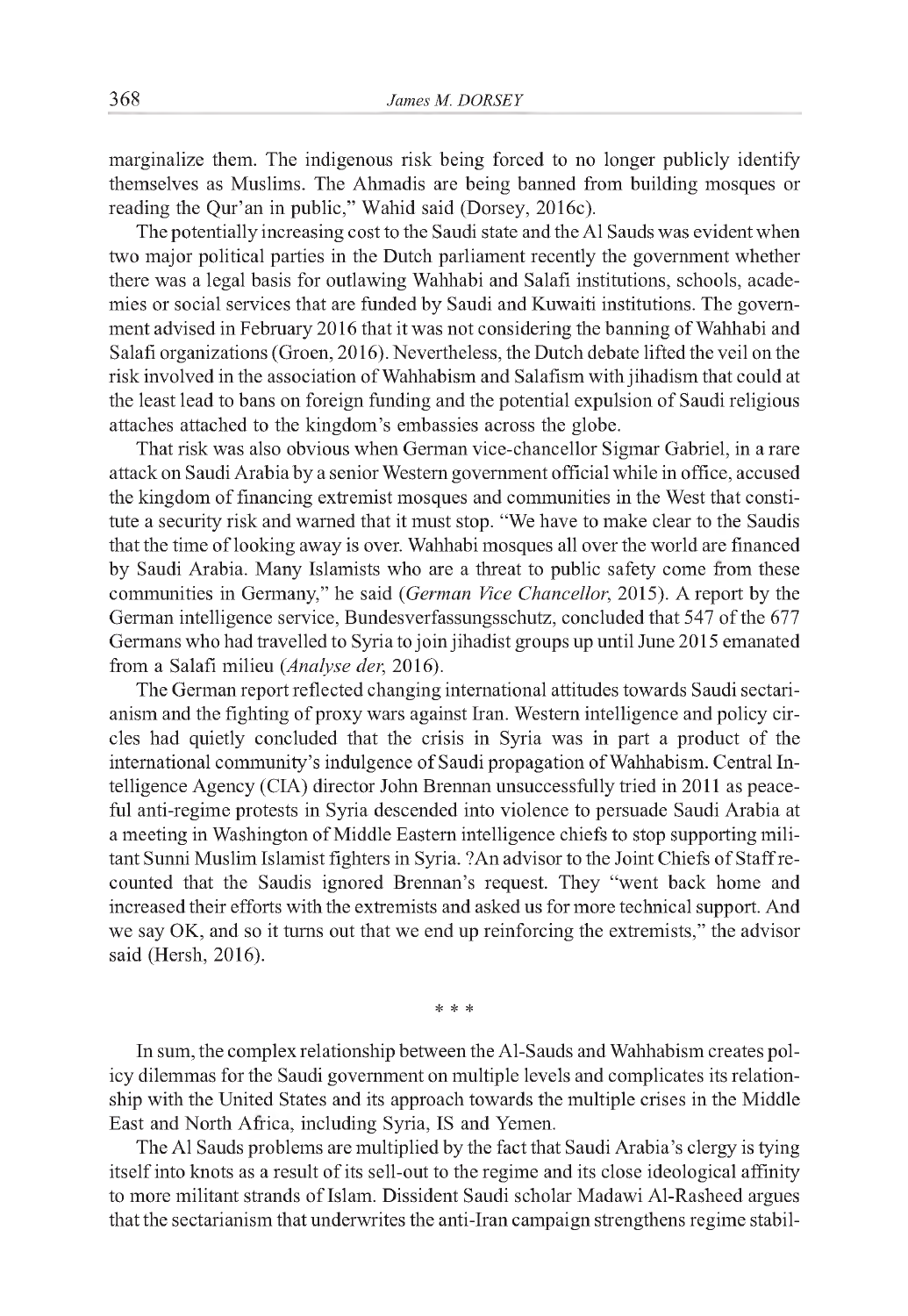ity in the immediate term because it ensures "a divided society that is incapable of developing broad, grassroots solidarities to demand political reform... The divisions are enhanced by the regime's promotion of an all-encompassing religious nationalism, anchored in Wahhabi teachings, which tend to be intolerant of religious diversity... Dissidence, therefore, centres on narrow regional, tribal and sectarian issues" (Al-Rasheed, 2016).

Historian Richard Bulliet argued that Saudi "King Salman faces a difficult choice. Does he do what President Obama, Hillary Clinton and many Republican presidential hopefuls want him to do, namely, lead a Sunni alliance against the Islamic State? Or does he continue to ignore Syria, attack Shias in Yemen and allow his subjects to volunteer money and lives to the IS caliph's war against Shia? The former option risks intensifying unrest, possibly fatal unrest, in the Saudi kingdom. The latter contributes to a growing sense in the West that Saudi Arabia is insensitive to the crimes being carried out around the world in the name of Sunni Islam. Prediction: in five years' time, Saudi Arabia will either help defeat the Islamic State, or become it."

Whether Bulliet is right or not in his prediction, Wahhabism is not what's going to win Saudi Arabia lasting regional hegemony in the Middle East and North Africa. In fact, as long as Wahhabism is a dominant player in the kingdom, Saudi Arabia is even less likely to win its battle for hegemony. At the end of the day, it is a perfect storm. The stakes for Saudi Arabia are existential and the kingdom may well be caught in a Catch-22.

Iran poses an existential threat, not because it's still projects itself as a revolutionary state, but simply by what it is, the assets it can bring to bear and the intrinsic challenge it poses. But equally existential is the fact that Wahhabism is likely to increasingly become a domestic and external liability for the Al Sauds. Their future is clouded in uncertainty, no more so if and when they lose Wahhabism as the basis for the legitimacy of their absolute rule.

#### **BIBLIOGRAPHY**

- Al-Faisal S. (2005), *The Fight Against Extremism and the Search fo r Peace,* "Council of Foreign Relations", 25.09.2005, [www.cfr.org/publication/8908/fight-against-extremism\\_and\\_the\\_se](http://www.cfr.org/publication/8908/fight-against-extremism_and_the_se-)arch\_for\_peace\_rush\_transcript\_federal\_news\_service\_inc.htlml (23.11.2005).
- Al-Faisal T. (2016), Mr Obama, we are not 'free riders', "Arab News", 13.03.2016, [http://www.arab](http://www.arab-)news.com/columns/news/894826 (21.03.2016).
- Al-Rasheed M. (2016), *Saudi regime resilience after the 2011 Arab popular uprisings,* "Contemporary Arab Affairs", Vol. 9, No. 1.
- *Analyse der Radikalisierungshintergründe und -verlaufe der Personen, die aus islamistischer Motivation aus Deutschland in Richtung Syrien oder Irak ausgereist sind,* Bundesverfassungsschutz, 02.2016, Berlin.

<sup>1</sup> R. Bulliet (2015), *King Salman's dilemma,* "Agence Global", 23.11.2015, [http://www.agence](http://www.agence-)global.com/index.php?show=article&Tid=2914 (23.01.2016).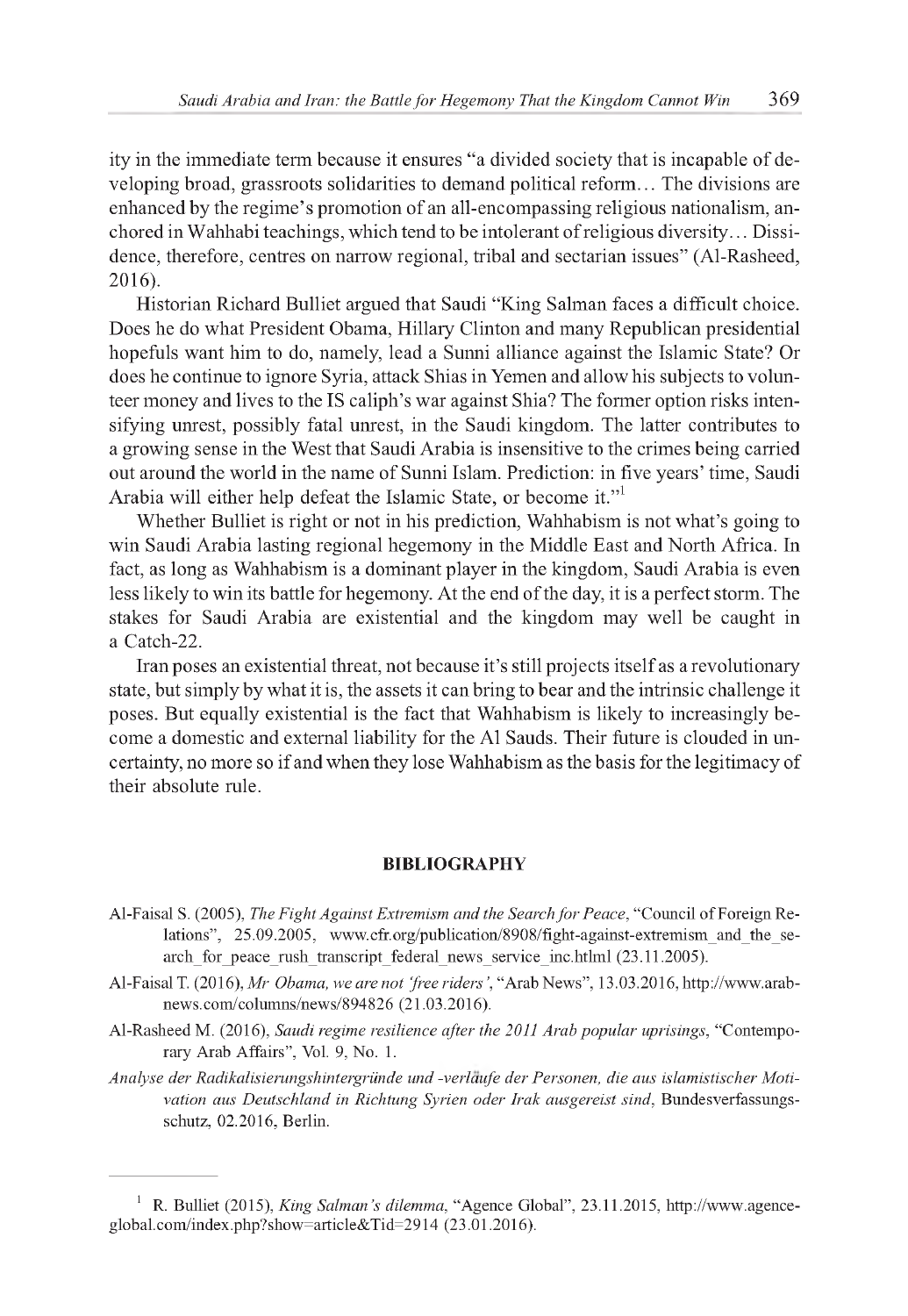- Anis M. (2016), *1,180 Pakistan Army personnel present in Saudi Arabia: Kh Asif,* "The News", 20.01.2016, [http://www.thenews.com.pk/print/92465-1180-Pakistan-Army-personnel-present](http://www.thenews.com.pk/print/92465-1180-Pakistan-Army-personnel-present-)in-Saudi-Arabia-Kh-Asif (23.01.2016).
- Baer R. (2003), *Sleeping with the Devil: How Washington Sold Our Soul fo r Saudi Crude,* Kindle edition, New York.
- BinTalal G.b.T. (2015), *What Hs Broken? Political, Sociological, Cultural and Religious Changes in the Middle East over the Last 25 Years,* S. R. Nathan Annual Distinguished Lecture, "Middle East Institute", 17.03.2015, [https://mei.nus.edu.sg/themes/site\\_themes/agile\\_records/im](https://mei.nus.edu.sg/themes/site_themes/agile_records/im-)ages/uploads/What\_has\_broken\_v.8,\_As\_Given,\_14.11.15.pdf (23.04.2015).
- Chulov M. (2016), *Saudi Arabia cuts diplomatic ties with Iran after execution of cleric*, "The Guardian", 4.01.2016, [http://www.theguardian.com/world/2016/jan/03/saudi-arabia-cuts-diplomatic](http://www.theguardian.com/world/2016/jan/03/saudi-arabia-cuts-diplomatic-)ties-with-iran-after-nimr-execution (23.01.2016).
- Cockburn P. (2014), *Iraq crisis: How Saudi Arabia helped Isis take over the north of the country*, "The Independent", 13.07.2014, [http://www.independent.co.uk/voices/comment/iraq-crisis-how](http://www.independent.co.uk/voices/comment/iraq-crisis-how-)saudi-arabia-helped-isis-take-over-the-north-of-the-country-9602312.html (13.07.2014).
- Commins D. (2009), *The Wahhabi Mission and Saudi Arabia,* London: Kindle edition.
- *Country-wise Workers' Remittances,* State Bank of Pakistan, [http://www.sbp.org.pk/ecodata/Homer](http://www.sbp.org.pk/ecodata/Homer-)emit.pdf (23.01.2016).
- De Koning M., Wagemakers J., Becker C. (2014), *Salafisme,* Amsterdam.
- Demirjian K. (2015), *Carter promises helicopters fo r Iraq, tells Gulf countries to "step up" in the fight against ISIS,* "The Washington Post", 9.12.2015, <https://www.washingtonpost.com/> news/powerpost/wp/2015/12/09/carter-promises-helicopters-for-iraq-tells-gulf-countries-tostep-up-in-the-fight-against-isis/ (23.01.2016).
- Dorsey J. M. (2016a), *Creating Frankenstein: The Saudi export of Wahhabism*, "The Straits Times", 13.03.2016, [http://wwwstraitstimes.com/opmion/creating-frankenstem-the-saudi-export-of](http://wwwstraitstimes.com/opmion/creating-frankenstem-the-saudi-export-of-)wahhabism (13.03.2016).
- Dorsey J. M. (2016b), Interview with the author, 01.02.2016.
- Dorsey J. M. (2016c), Interview with the author, 01.02.2016.
- Dorsey J. M. (1979), Interview with the author, 12.04.1979.
- Final Communiqué of The Extraordinary Meeting of The Council of Foreign Ministers of The Organization Of Islamic Cooperation on Aggressions on The Embassy of The Kingdom of Saudi Ara*bia in Tehran and Its Consulate General In Mashhad,* Organization of Islamic Cooperation, 22.01.2016, [http://www.oic-oci.org/oicv2/topic/?t\\_id=10837&t\\_ref=4262&lan=en](http://www.oic-oci.org/oicv2/topic/?t_id=10837&t_ref=4262&lan=en) (23.01.2016).
- Former Imam of the Grand Mosque in Mecca, Adel Kalbani: Daesh ISIS have the same beliefs as we *do* (2016), Integrity UK, 27.01.2016, <https://www.youtube.com/watch?v=GWORE6OBfhc> (28.01.2016).
- Friedman T. (2015), *Letter from Saudi Arabia,* "The New York Times", 25.11.2015, <http://wwwnytimes.com/2015/11/25/opinion/letter-from-saudi-arabia.html> (23.01.2016).
- *German Vice Chancellor warns Saudi Arabia over Islamist funding* (2015), Reuters, 6.12.2015, <http://www.reuters.com/article/us-saudi-germany-idUSKBN0TP0H720151206>(23.01.2016).
- Goldberg J. (2016), *The Obama Doctrine, The U.S. president talks through his hardest decisions about America's role in the world,* "The Atlantic", 04.2016, [http://www.theatlantic.com/mag](http://www.theatlantic.com/mag-)azine/archive/2016/04/the-obama-doctrine/471525/ (2.05.2016).
- Groen J. (2016), *Kabinet: geen verbod op salafistische organisaties,* "De Volkskrant", 25.02.2016, http://www.volkskrant.nl/binnenland/kabinet-geen-verbod-op-salafistische-organisaties~a4251880/ (13.03.2016).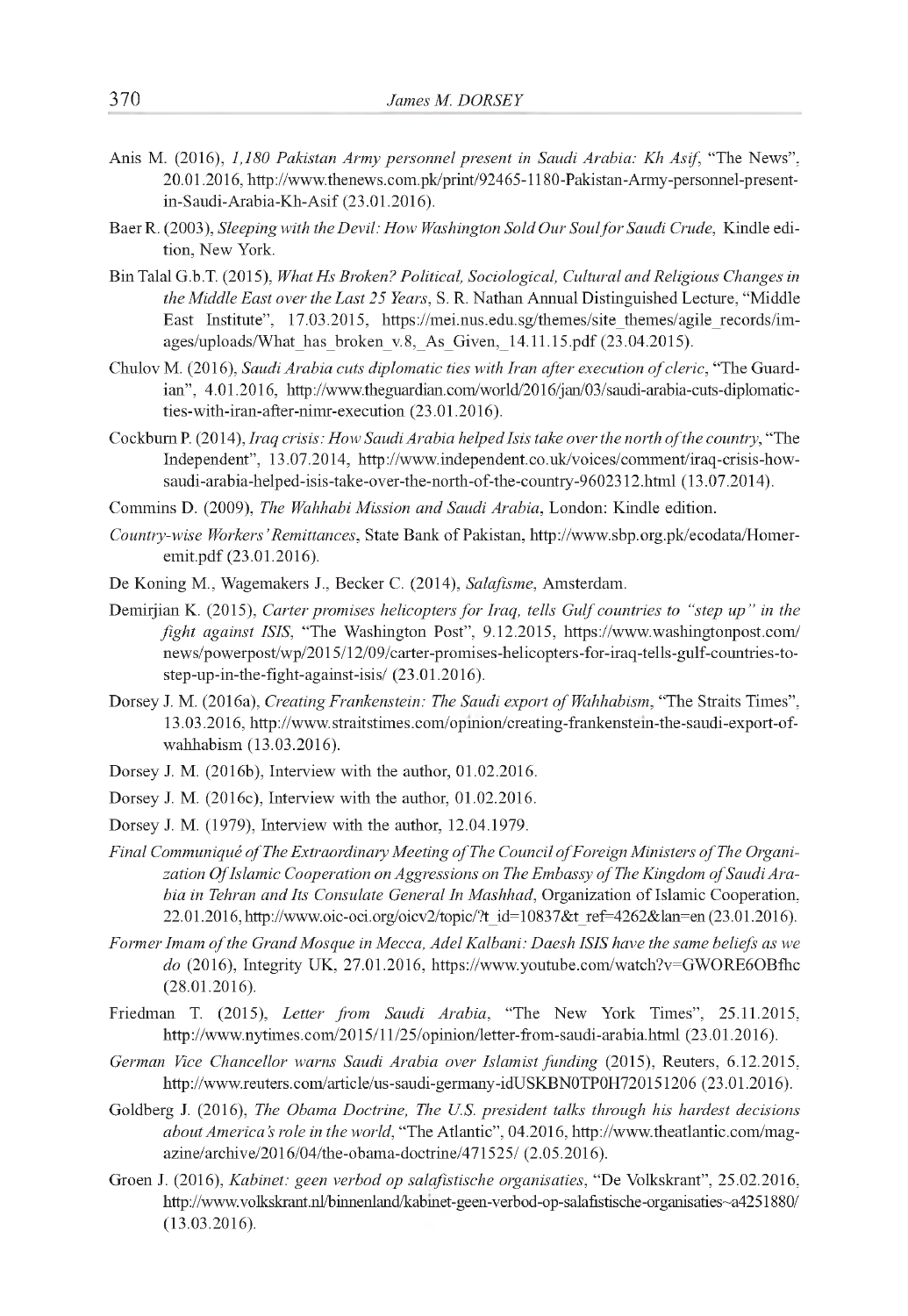- Haider I. (2016), *Pemra advises TV channels to display 'caution'on Saudi-Iran conflict,* "The Dawn", 6.01.2016, <http://www.dawn.com/news/1231171>(23.01.2016).
- Hersh S. (2016), *Military to Military,* "London Review of Books", 7.01.2016, <http://www.lrb.co.uk/> v38/n01/seymour-m-hersh/military-to-military (23.01.2016).
- *Iran Elections: Reformists Win Voter Support Despite Roadblocks and Irregularities,* "Payvand Iran News", 12.03.2016, <http://www.payvand.com/news/16/mar/1054.html> (13.03.2016).
- Kakar S. F. (2015), *KSA-Pakistan ties touch new heights,* "Arab News", 14.08.2015, [http://www.arab](http://www.arab-)news.com/saudi-arabia/news/790986 (13.10.2015).
- Kaplan D. E., EkmanM., Latif A. (2003), *The Saudi Connection How billions in oil money spawned a global terror network,* "US News & World Report", 15.12.2003, [http://www.phibeta](http://www.phibeta-)iota.net/2004/12/2004-kaplan-us-the-saudi-connection-how-billions-in-oil-money-spawneda-global-terror-network/ (16.07.2010).
- Khairul A. M. (2016), *Hisham: IS threat a reality of life*, "New Straits Times", 16.01.2016.
- Maloney S. (2008), *Iran's Long Reach: Iran as a Pivotal State in the Muslim World,* United States Institute of Peace, No. 48, Washington DC.
- *'Members' surprised by Saudi anti-terror coalition plan,* "BBC News", 16.12.2015, <http://www.bbc.co.uk/> news/world-middle-east-35114060 (23.01.2016).
- Moin B. (2015), *Khomeini: Life of the Ayatollah*, New York: Kindle edition.
- Nader S. (2015), *Saudi anti-terrorism coalition raises eyebrows in Lebanon,* "Al-Monitor", 29.12.2015, [http://www.al-monitor.com/pulse/originals/2015/12/lebanon-saudi-islamic](http://www.al-monitor.com/pulse/originals/2015/12/lebanon-saudi-islamic-)coaltion-hezbollah-hariri.html?utm\_source=Al-Monitor+Newsletter+%5BEnglish%5D&utm \_campaign=a315908cf7-December\_30\_2015&utm\_medium=email&utm\_term=0\_28264b27a0 a315908cf7-93078213 (23.01.2016).
- Nazer F. (2015), *Is Saudi Arabia building an 'Islamic NATO?',* "Al-Monitor", 20.12.2015, [http://www.al-monitor.com/pulse/originals/2015/12/saudi-nato-islamic-terrorism-isis-assad](http://www.al-monitor.com/pulse/originals/2015/12/saudi-nato-islamic-terrorism-isis-assad-)sunni-shiite.html?utm\_source=Al-Monitor+Newsletter+%5BEnglish%5D&utm\_campaign= 2353947bf2-December\_21\_2015&utm\_medium=email&utm\_term=0\_28264b27a0-2353947 bf2-93078213 (23.01.2016).
- Obaid N. (2015a), *Only Saudi Arabia can defeat Isis,* "The Guardian", 22.10.2015, [http://www.the](http://www.the-)guardian.com/commentisfree/2015/dec/22/saudi-arabia-isis-us-terrorists-coalition?CMP= twt\_gu (23.01.2016).
- Obaid N. (2015b), *Why Saudis formed anti-terror coalition,* "CNN", 22.12.2015, [http://edi](http://edi-)tion.cnn.com/2015/12/22/opinions/obaid-saudi-coalition-vs-terror/index.html (23.01.2016).
- Pollock D. (2016), *Facts and Fictions: A Defense of the U.S.-Saudi Relationship*, "Fikra Forum", 21.01.2016, <http://fikraforum.org/?p=8482> (23.01.2016).
- Racine J. (2016), *Pakistan's difficult neighbours,* "Le Monde Diplomatique", 03.2016, [https://monde](https://monde-)diplo.com/2016/03/08pakistan (23.03.2016).
- Razoux P. (2015), *The Iran-Iraq War,* Kindle edition, Cambridge.
- Rosen A. (2016), *How Saudi Arabia 'pulled a proxy out from under Iran's wing ',* "Business Insider", 10.01.2016, [http://www.businessinsider.sg/how-saudi-arabia-pulled-a-proxy-out-from-under](http://www.businessinsider.sg/how-saudi-arabia-pulled-a-proxy-out-from-under-)irans-wing-2016-1/ (23.01.2016).
- *Saudi Arabia could build strong relations with Iran if it changes its policies* (2016), "Daily Sabah", 10.03.2016, [http://www.dailysabah.com/mideast/2016/03/10/saudi-arabia-could-build-strong](http://www.dailysabah.com/mideast/2016/03/10/saudi-arabia-could-build-strong-)relations-with-iran-if-it-changes-its-policies (11.03.2016).
- *Saudi Arabia Declares Djibouti FMPersona Non Grata* (2015), "TesfaNews", 20.05.2015, [http://www.tes](http://www.tes-)fanews.net/saudi-arabia-declares-djibouti-fm-persona-non-grata/ (23.01.2016).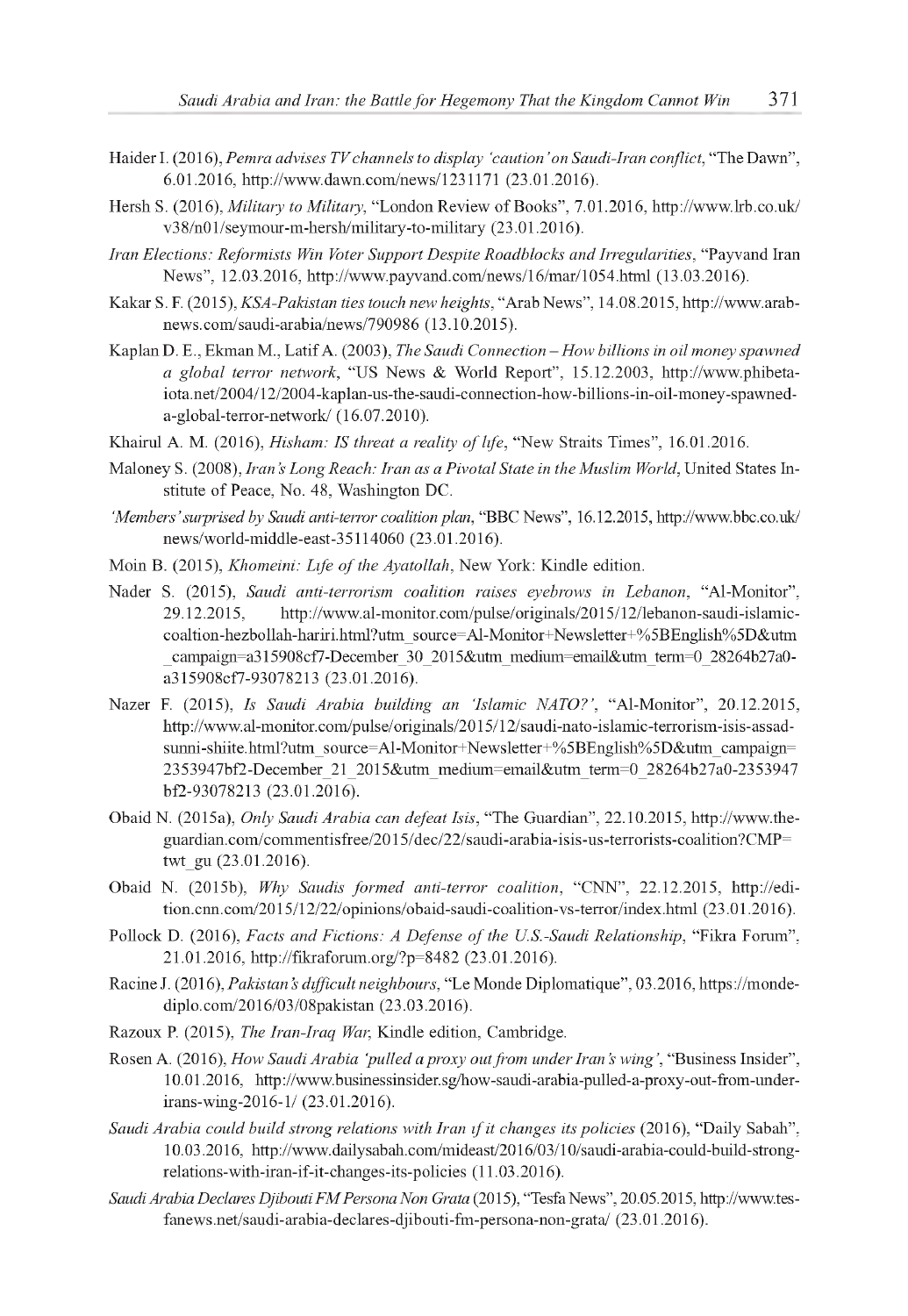- *Saudi Arabia: New Terrorism Regulations Assault Rights,* "Human Rights Watch", 20.03.2014, <https://www.hrw.org/news/2014/03/20/saudi-arabia-new-terrorism-regulations-assault-right> s (12.10.2014).
- *Saudi Arabia says 47 executed on terrorism charges, including Shi'ite cleric* (2016), Reuters, 2.01.2016, <http://www.reuters.com/article/us-saudi-security-idUSKBN0UG03B20160102>? feedType=RSS&feedName=worldNews (23.01.2016).
- *Saudi Arabia supreme court upholds death sentence on Shia cleric* (2015), Reuters, 25.10.2015, [http://www.theguardian.com/world/2015/oct/25/saudi-arabia-supreme-court-upholds-death](http://www.theguardian.com/world/2015/oct/25/saudi-arabia-supreme-court-upholds-death-)sentence-on-shia-cleric (23.01.2016).
- *Saudi Arabia to Sue Twitter User Who Called Poet's Death Sentence 'ISIS-Like'* (2015), Reuters, 25.11.2015, [http://europe.newsweek.com/saudi-arabia-sue-twitter-user-who-called-poets-death](http://europe.newsweek.com/saudi-arabia-sue-twitter-user-who-called-poets-death-)sentence-isis-398415?rm=eu (23.01.2016).
- *Saudi extends \$122 million economic aid to Pakistan,* "AlManarNews", 13.03.2016, [https://www.al](https://www.al-)masdarnews.com/article/saudi-extends-122-million-economic-aid-pakistan (13.03.2016).
- Saudi TV Host Abdulellah Al-Dosari Celebrates Death of Iranian Pilgrims in Hajj Stampede in *Mecca* (2015), The Middle East Media Research Institute, 29.10.2015, [https://www.you](https://www.you-)tube.com/watch?v=LGOGrwnf3lQ (23.01.2016).
- Siegel A. (2015), *Sectarian Twitter Wars: Sunni-Shia Conflict and Cooperation in the Digital Age,* "Carnegie Endowment for International Peace", 20.12.2015, <http://carnegieendowment.org/> 2015/12/20/sectarian-twitter-wars-sunni-shia-conflict-and-cooperation-in-digital-age/in6n (23.01.2016).
- *Somalia received Saudi aid the day it cut ties with Iran: document* (2016), Reuters, 17.01.2016, <http://www.reuters.com/article/us-somalia-saudi-iran-idUSKCN0UV0BH> (23.01.2016).
- *Sudan isolation grows as major banks pull out,* "Al Jazeera", 14.03.2014,<http://www.aljazeera.com/news/> africa/2014/03/sudan-isolation-grows-as-major-banks-pull-out-201431410522391481.html (11.04.2014).
- *Sudan shuts down Iranian cultural centres, expels diplomat* (2014), "Sudan Tribune", 2.09.2014, <http://www.sudantribune.com/spip.php?article52254> (12.10.2014).
- Toumi H., *Saudi Arabia 'to open military base in Djibouti',* "Gulf News", 8.03.2016, [http://gulf](http://gulf-)news.com/news/gulf/saudi-arabia/saudi-arabia-to-open-military-base-in-djibouti-1.1686291 (23.01.2016).
- Worth R. F., *Saudi Arabia Rejects U.N. Security Council Seat in Protest Move,* "The New York Times", 18.10.2013, [http://www.nytimes.com/2013/10/19/world/middleeast/saudi-arabia](http://www.nytimes.com/2013/10/19/world/middleeast/saudi-arabia-)rejects-security-council-seat.html (23.01.2016).

#### **ABSTRACT**

Challenged economically, politically, socially, ideologically and geopolitically, Saudi Arabia is confronting the perfect storm. How it weathers the storm will depend on how it handles the two most existential threats it faces: the rivalry with Iran for hegemony in the Middle East and North Africa (a battle it ultimately will lose), and the inevitable restructuring of the increasingly problematic marriage between the House of Saud and the Wahhabi clergy, proponents of a puritan interpretation of Islam on whom the ruling Al Saud family rely for their legitimacy.

**Key words:** Middle East, Saudi Arabia, Iran, Islam, Jihad